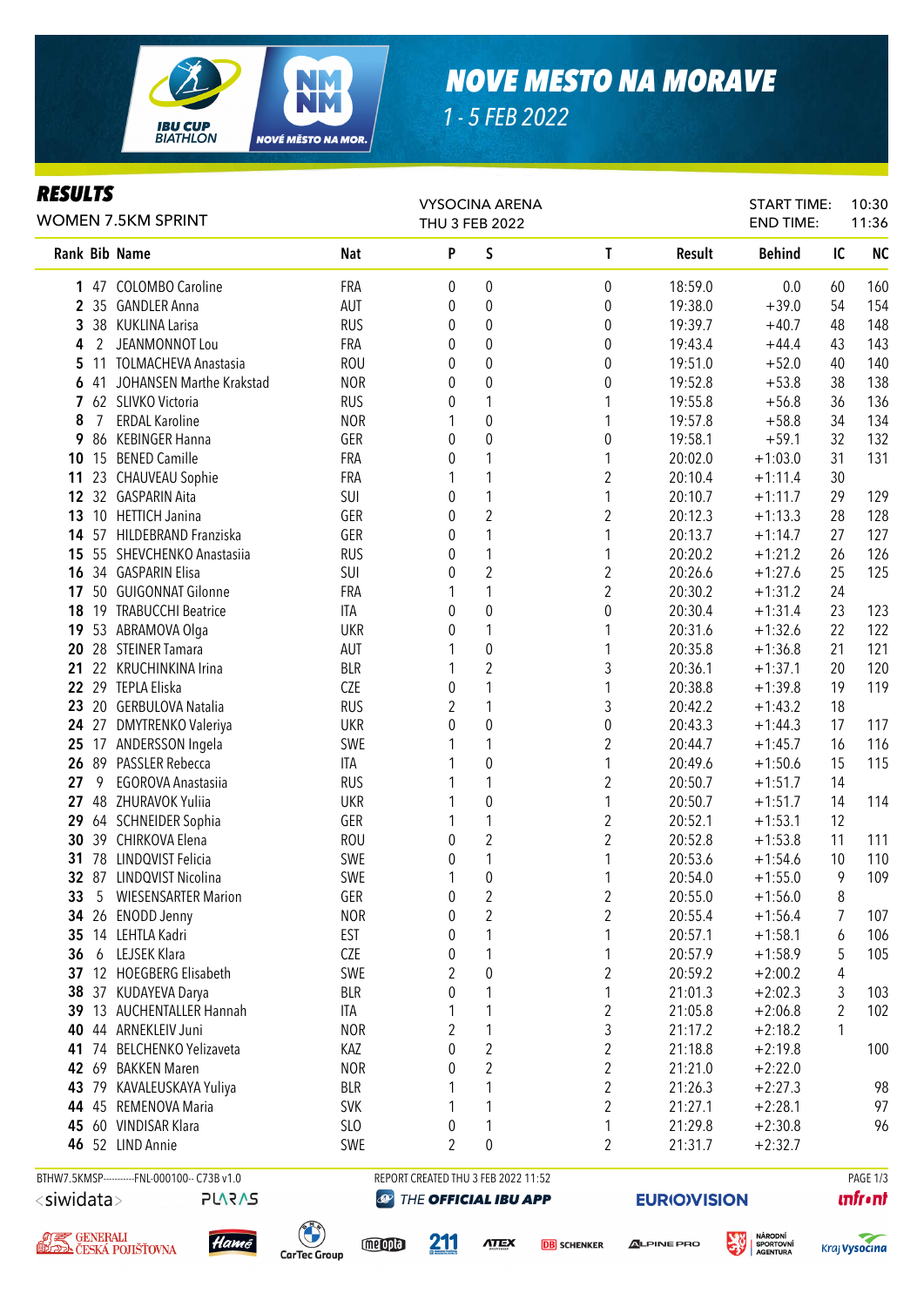

## *NOVE MESTO NA MORAVE*

*1 - 5 FEB 2022*

## *RESULTS*

| Кеэчнэ<br><b>WOMEN 7.5KM SPRINT</b>     |                |                                                    |                               |                         | <b>VYSOCINA ARENA</b><br>THU 3 FEB 2022 |                         | <b>START TIME:</b><br><b>END TIME:</b> | 10:30<br>11:36                                        |                 |
|-----------------------------------------|----------------|----------------------------------------------------|-------------------------------|-------------------------|-----------------------------------------|-------------------------|----------------------------------------|-------------------------------------------------------|-----------------|
|                                         |                | Rank Bib Name                                      | Nat                           | P                       | S                                       | T                       | <b>Result</b>                          | <b>Behind</b>                                         | <b>NC</b><br>IC |
| 47                                      | 8              | <b>CADURISCH Irene</b>                             | SUI                           | 1                       | 1                                       | $\overline{2}$          | 21:33.8                                | $+2:34.8$                                             | 94              |
| 48                                      |                | 24 MORTON Darcie                                   | AUS                           | 0                       | $\sqrt{2}$                              | $\overline{2}$          | 21:35.2                                | $+2:36.2$                                             | 93              |
| 49                                      |                | 31 FRUEHWIRT Juliane                               | GER                           |                         | $\sqrt{2}$                              | 3                       | 21:40.9                                | $+2:41.9$                                             |                 |
| 50                                      |                | 59 VINKLARKOVA Tereza                              | CZE                           |                         | $\pmb{0}$                               | 1                       | 21:42.5                                | $+2:43.5$                                             | 91              |
| 51                                      |                | 49 IVANOVA Aliona                                  | <b>MDA</b>                    | 2                       | $\mathbf{1}$                            | 3                       | 21:43.7                                | $+2:44.7$                                             | 90              |
| 52                                      |                | 18 FEMSTEINEVIK Ragnhild                           | <b>NOR</b>                    | $\overline{2}$          | $\overline{2}$                          | 4                       | 21:44.3                                | $+2:45.3$                                             |                 |
| 53                                      |                | 66 GERAGHTY-MOATS Tara                             | <b>USA</b>                    | 0                       | $\mathfrak{Z}$                          | 3                       | 21:45.6                                | $+2:46.6$                                             | 88              |
|                                         |                | 54 81 MEINEN Susanna                               | SUI                           | $\overline{2}$          | $\overline{2}$                          | 4                       | 21:47.4                                | $+2:48.4$                                             |                 |
| 55                                      |                | 30 KLIMINA Darya                                   | KAZ                           | $\overline{2}$          | $\overline{2}$                          | 4                       | 21:48.2                                | $+2:49.2$                                             | 86              |
|                                         |                | 56 68 LANGEL Coralie                               | <b>FRA</b>                    | 2                       | $\mathbf{1}$                            | 3                       | 21:48.9                                | $+2:49.9$                                             |                 |
| 57                                      |                | 43 REPINC Lena                                     | SLO                           |                         | $\sqrt{2}$                              | 3                       | 21:49.9                                | $+2:50.9$                                             | 84              |
| 58                                      |                | 40 GROSSMAN Hallie                                 | <b>USA</b>                    | 0                       | 3                                       | 3                       | 21:52.5                                | $+2:53.5$                                             | 83              |
| 59                                      |                | 70 SABITAVA Adelina                                | <b>BLR</b>                    | 0                       | $\sqrt{2}$                              | $\overline{\mathbf{c}}$ | 21:52.9                                | $+2:53.9$                                             |                 |
| 60                                      |                | 76 MEIER Lea                                       | SUI                           |                         | $\sqrt{2}$                              | 3                       | 21:54.5                                | $+2:55.5$                                             |                 |
| 61                                      |                | 85 KONDRATYEVA Anastassiya                         | KAZ                           | 0                       | $\overline{2}$                          | 2                       | 22:00.6                                | $+3:01.6$                                             | 80              |
|                                         |                | 62 33 FAUNER Eleonora                              | ITA                           | $\overline{2}$          | $\mathbf{1}$                            | 3                       | 22:01.3                                | $+3:02.3$                                             |                 |
| 63                                      |                | 88 ZORC Kaja                                       | SLO                           | $\overline{c}$          | $\sqrt{2}$                              | 4                       | 22:06.1                                | $+3:07.1$                                             | 78              |
|                                         |                | 64 72 REMENOVA Zuzana                              | <b>SVK</b>                    | $\overline{\mathbf{c}}$ | $\overline{c}$                          | 4                       | 22:08.1                                | $+3:09.1$                                             | 77              |
| 65                                      | $\overline{1}$ | KOCERGINA Natalja                                  | LTU                           | 2                       | $\overline{c}$                          | 4                       | 22:10.5                                | $+3:11.5$                                             | 76              |
| 66                                      |                | 67 ZINGERLE Linda                                  | ITA                           | 2                       | $\sqrt{2}$                              | 4                       | 22:11.9                                | $+3:12.9$                                             |                 |
| 67                                      |                | 36 KOZICA Anika                                    | CRO                           | 1                       | $\sqrt{2}$                              | 3                       | 22:16.5                                | $+3:17.5$                                             | 74              |
| 68                                      |                | 25 NILSSON Emma                                    | SWE                           | 3                       | $\mathbf{1}$                            | 4                       | 22:34.6                                | $+3:35.6$                                             |                 |
| 69                                      |                | 54 KUUTTINEN Heidi                                 | <b>FIN</b>                    | 1                       | $\sqrt{2}$                              | 3                       | 22:45.5                                | $+3:46.5$                                             | 72              |
| 70                                      |                | 16 FUKUDA Hikaru                                   | <b>JPN</b>                    |                         | $\sqrt{2}$                              | 3                       | 22:46.0                                | $+3:47.0$                                             | 71              |
| 71                                      |                | 46 GWIZDON Magdalena                               | POL                           | $\sqrt{2}$              | 3                                       | 5                       | 22:47.5                                | $+3:48.5$                                             | 70              |
| 72                                      |                | 58 COLEBOURN Jillian Wei-Lin                       | AUS                           | 1                       | $\sqrt{2}$                              | 3                       | 22:49.0                                | $+3:50.0$                                             | 69              |
| 73                                      |                | 21 AKHATOVA Lyudmila                               | KAZ                           | 3                       | $\mathbf{1}$                            | 4                       | 23:00.0                                | $+4:01.0$                                             |                 |
|                                         |                | 74 42 GAIM Grete                                   | EST                           | 3                       | $\mathbf{1}$                            | 4                       | 23:02.7                                | $+4:03.7$                                             | 67              |
|                                         |                | 75 75 ANDRAS Vivien-Bernadett                      | <b>ROU</b>                    | $\mathbf{0}$            | $\mathfrak{Z}$                          | 3                       | 23:03.7                                | $+4:04.7$                                             | 66              |
|                                         |                | 76 77 BALABANOVA Sofiya                            | <b>EST</b>                    | 0                       | $\mathbf{1}$                            | 1                       | 23:12.9                                | $+4:13.9$                                             | 65              |
| 77                                      | 3              | SABULE Annija                                      | LAT                           | 1                       | $\overline{2}$                          | 3                       | 23:15.9                                | $+4:16.9$                                             | 64              |
|                                         |                | 78 73 LAARI Sanna                                  | <b>FIN</b>                    | 1                       | 4                                       | 5                       | 23:19.1                                | $+4:20.1$                                             | 63              |
| 79                                      |                | 80 MEZDREA Andreea                                 | <b>ROU</b>                    |                         | 4                                       | 5                       | 23:46.5                                | $+4:47.5$                                             |                 |
| 80                                      |                | 63 KRESIK Maryia                                   | LTU                           | 0                       | $\overline{\mathbf{c}}$                 | 2                       | 23:55.2                                | $+4:56.2$                                             | 61              |
| 81                                      |                | 51 TANAKA Kirari                                   | <b>JPN</b>                    | 3                       | $\sqrt{2}$                              | 5                       | 24:01.1                                | $+5:02.1$                                             | 59              |
|                                         |                | 82 82 URUMOVA Sara                                 | LTU                           |                         | $\pmb{0}$                               |                         | 24:04.1                                | $+5:05.1$                                             | 57              |
|                                         |                | 83 83 DICKINSON Kelsey Joan                        | <b>USA</b>                    | 3                       | 3                                       | 6                       | 24:10.8                                | $+5:11.8$                                             | 55              |
| 84                                      | $\overline{4}$ | KAUTZER Amanda                                     | <b>USA</b>                    | 4                       | $\sqrt{2}$                              | 6                       | 24:23.7                                | $+5:24.7$                                             |                 |
|                                         |                | 85 65 MITCHELL Ciara                               | GBR                           | 1                       | $\overline{2}$                          | 3                       | 25:42.7                                | $+6:43.7$                                             | 51              |
| Did not start                           |                |                                                    |                               |                         |                                         |                         |                                        |                                                       |                 |
|                                         |                | 56 LIGHTFOOT Amanda                                | GBR                           |                         |                                         |                         |                                        |                                                       |                 |
|                                         | 61             | <b>BIELECKA Dominika</b>                           | POL                           |                         |                                         |                         |                                        |                                                       |                 |
|                                         | 71             | SEMERENKO Vita                                     | <b>UKR</b>                    |                         |                                         |                         |                                        |                                                       |                 |
|                                         |                | 84 MERKUSHYNA Anastasiya                           | <b>UKR</b>                    |                         |                                         |                         |                                        |                                                       |                 |
|                                         |                | BTHW7.5KMSP-----------FNL-000100-- C73B v1.0       |                               |                         | REPORT CREATED THU 3 FEB 2022 11:52     |                         |                                        |                                                       | PAGE 2/3        |
| <siwidata><br/><b>PLARAS</b></siwidata> |                |                                                    | $\bigcirc$                    | THE OFFICIAL IBU APP    |                                         |                         |                                        | <b>EURIO)VISION</b>                                   | <b>unfront</b>  |
|                                         |                | , ØJ≢Z, GENERALI<br>SLODA ČESKÁ POJIŠŤOVNA<br>Hamé | meople<br><b>CarTec Group</b> | <u>211</u>              | <b>ATEX</b>                             | <b>DB</b> SCHENKER      | <b>ALPINE PRO</b>                      | <b>NÁRODNÍ</b><br><b>SPORTOVNÍ</b><br><b>AGENTURA</b> | Kraj Vysočina   |